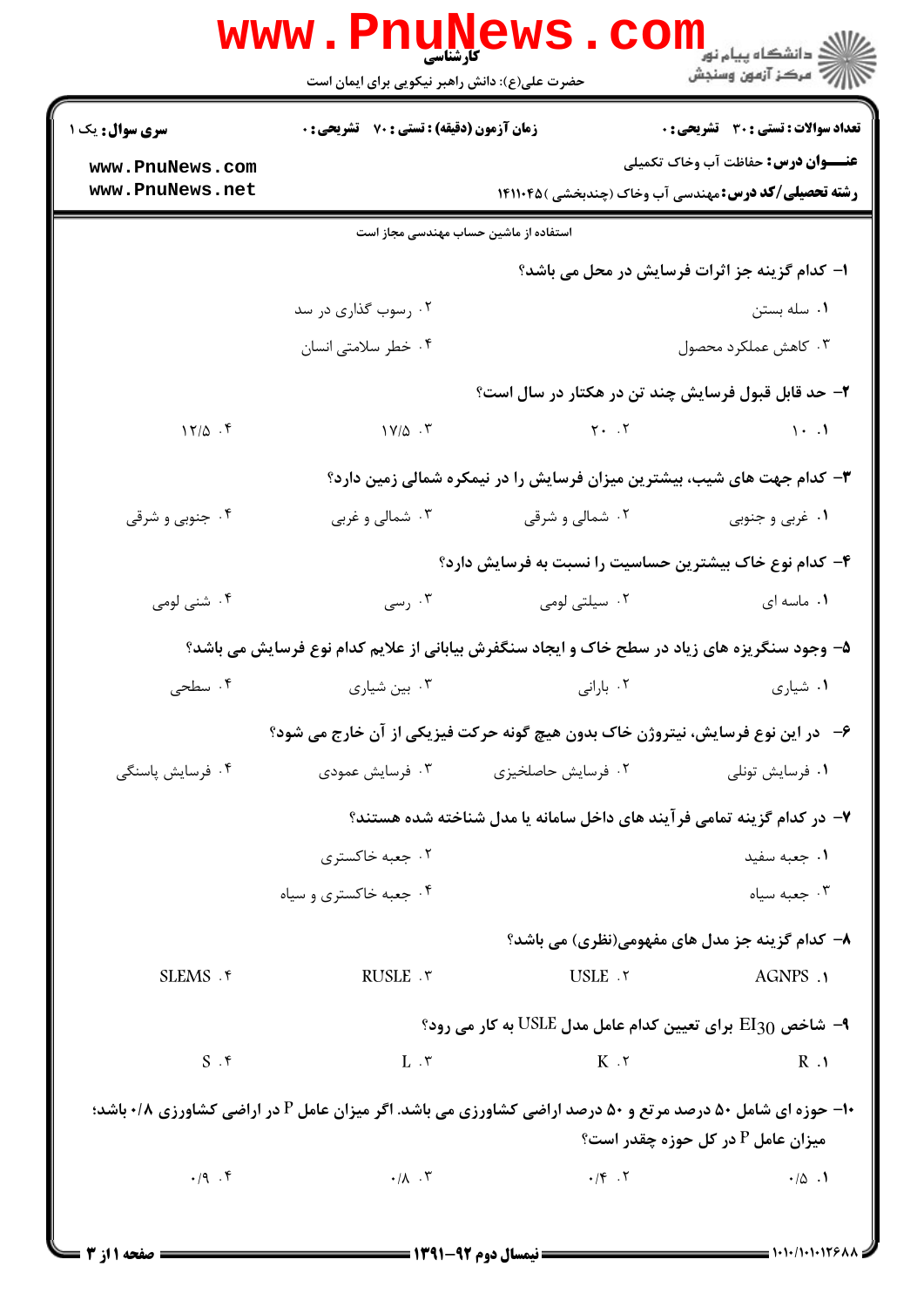| تعداد سوالات : تستى : 30 ٪ تشريحي : 0                       |                    | <b>زمان آزمون (دقیقه) : تستی : 70 ٪ تشریحی : 0</b>                                                                                                  | <b>سری سوال : ۱ یک</b> |
|-------------------------------------------------------------|--------------------|-----------------------------------------------------------------------------------------------------------------------------------------------------|------------------------|
| <b>عنـــوان درس:</b> حفاظت آب وخاک تکمیلی                   |                    |                                                                                                                                                     | www.PnuNews.com        |
| <b>رشته تحصیلی/کد درس:</b> مهندسی آب وخاک (چندبخشی )۱۴۱۱۰۴۵ |                    |                                                                                                                                                     | www.PnuNews.net        |
| ا1− مدل RUSLE در کدام نوع کاربری اراضی استفاده می شود؟      |                    |                                                                                                                                                     |                        |
| ۰۱ جنگل                                                     | ۰۲ مرتع            | ۰۳ کشاورزی                                                                                                                                          | ۰۴ همه موارد           |
| ۱۲– کدام عامل معادله جهانی فرسایش در مدل MUSLE تغییر یافت؟  |                    |                                                                                                                                                     |                        |
|                                                             |                    | $P \cdot r$ $C \cdot r$ $R \cdot 1$                                                                                                                 | $S \cdot$ ۴            |
|                                                             |                    | ۱۳–اگر ضریب رسوبدهی حوزه ۰/۲ و مقدار فرسایش ویژه ۶۰۰ مترمکعب در کیلومتر در سال باشد؛ مقدار دبی رسوب ویژه                                            |                        |
| چقدر خواهد بود؟                                             |                    |                                                                                                                                                     |                        |
| .117.1                                                      |                    | $\mathbf{r} \cdot \cdot \cdot \mathbf{r}$ $\qquad \qquad \mathbf{r} \cdot \cdot \cdot \mathbf{r}$ $\qquad \qquad \mathbf{r} \cdot \cdot \mathbf{r}$ |                        |
|                                                             |                    | ۱۴- کدام گزینه یک مدل پخشی بوده و تمام سطح حوزه را به شیار و بین شیار تقسیم می کند؟                                                                 |                        |
| $BLM$ .                                                     | $EPM \cdot Y$      | WEPP.                                                                                                                                               | ANSWERS . ۴            |
| 1۵- کدام گزینه بیانگر تعدیل پارامترهای ورودی مدل می باشد؟   |                    |                                                                                                                                                     |                        |
| ۰۱ ارزیابی                                                  | ۰۲ واسنجی          | ۰۳ پارامتر سنجي                                                                                                                                     | ۰۴ اعتبار سنجى         |
|                                                             |                    | ۱۶– بهترین و موثرترین راهکار برای حفاظت خاک و یا کنترل فرسایش، توجه به کدام گزینه زیر است؟                                                          |                        |
| ٠١ فرسايندگي باران                                          | ۰۲ شیب اراضی زراعی | ۰۳ ویژگی ذاتی خاک                                                                                                                                   | ۰۴ عوامل مدیریتی       |
| آبخيز مورد توجه قرار داد؟                                   |                    | ۱۷– در اجرای مدیریت چرای دام از طریق قرق کردن مراتع، کدام گزینه مهم را بایستی به عنوان جزیی از اکوسیستم حوزهی                                       |                        |
| ۰۱ مردم منطقه                                               | ۰۲ حیات وحش        | ۰۳ گیاهان دارویی                                                                                                                                    | ۰۴ روابط اکولوژیک      |
|                                                             |                    | <b>۱۸</b> - در کدام روش، شخم هایی به عمق ۳۰ سانتی متر و فاصله ۷۰ سانتی متر در سطح زمین ایجاد می شود؟                                                |                        |
| ۰۱ شخ <sub>م</sub> حداقل                                    | ۰۲ شخم سنگین       | ۰۳ شخم سبک                                                                                                                                          | ۰۴ شخم ذخیره ای        |
|                                                             |                    | ۱۹- اگر خطر فرسایش شدید باشد؛ گیاهان ردیفی بایستی هر چند سال در چرخه تناوب زراعی قرار گیرند؟                                                        |                        |
| ٠١. يک تا سه سال                                            | ۰۲ سه تا پنج سال   | ۰۳ پنج تا هفت سال                                                                                                                                   | ۰۴ هفت تا نه سال       |
|                                                             |                    | ۲۰- بین روش های مختلف کشت نواری، کدام یک دارای کار آیی بیشتری در حفاظت آب و خاک می باشد؟                                                            |                        |
| ۰۱ کشت نواری در مزرعه                                       |                    | ۰۲ کشت نواری همراه با گیاهان بافر                                                                                                                   |                        |
| ۰۳ کشت نواری همراه با تناوب زراعی                           |                    | ۰۴ کشت نواری در امتداد خطوط تراز                                                                                                                    |                        |